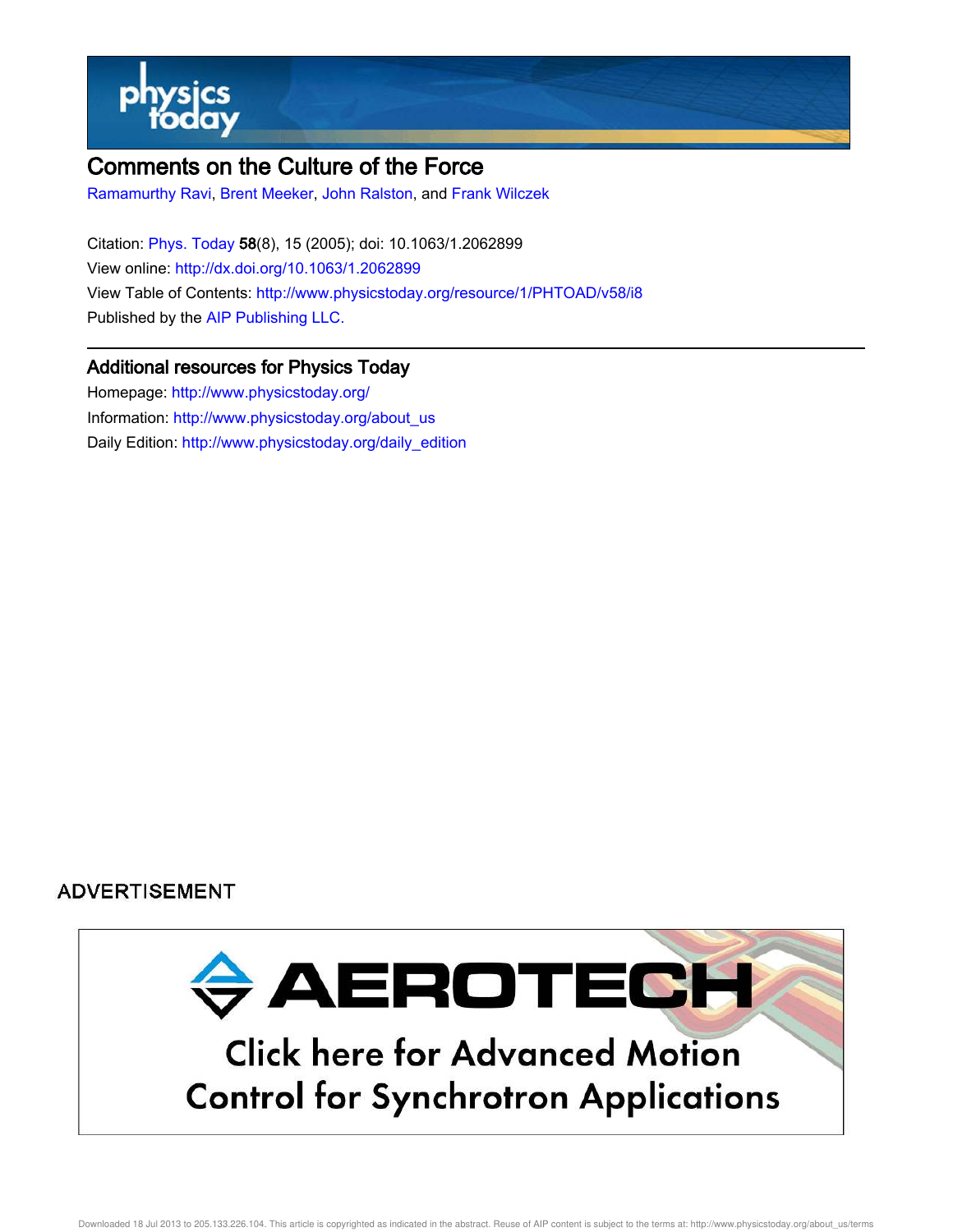All the English-language accounts we could find mentioned the original bridge construction in the 1840s and the reconstruction after World War II. We don't doubt Marton's additional historical elements about the reconstruction in 1913–1915, but we couldn't find an English account of them.

### **References**

- 1. R. T. Wetherald, S. Manabe, *Science* **37**, 1485 (1980); **45**, 1397 (1988).
- 2. See, for example, the website of the Program for Climate Model Diagnosis and Intercomparison at http:// www-pcmdi.llnl.gov/ipcc/about\_ipcc.php.
- 3. See, for example, http://weather.gov/ organization.php, http://seaboard.ndbc .noaa.gov, and http://www.wmo.ch.
- 4. For more information, see http://www .dynapred.com and http://www.cpc.ncep .noaa.gov/products/analysis\_monitoring/ lanina.
- 5. L. Hatton, *IEEE Comput. Sci. Eng.* **4**(2), 27 (1997).
- 6. R. B. Laughlin, *A Different Universe: Reinventing Physics from the Bottom Down*, Basic Books, New York (2005). **Douglass E. Post**

*(post@ieee.org) US Department of Defense High Performance Computing Modernization Program Arlington, Virginia* **Lawrence G. Votta** *(larry.votta@sun.com) Sun Microsystems Inc Menlo Park, California*

# **Comments on the Culture of the Force**

One of Frank Wilczek's main<br>themes in "Whence the For themes in "Whence the Force of  $F = ma$ ? I: Culture Shock" (PHYSICS TODAY, October 2004, page 11) appears to be that although the force is, in Wilczek's words, "vaguely defined," it "continues to flourish" because the microscopic details it conceals are not really relevant for the scale of the phenomena it serves to describe. Further, it "survives the competition" because "it is much easier to work with." To this second point one might add that nothing succeeds like success. Let me explain.

The concept of force had been under attack much before the comments of Peter Tait and Bertrand Russell. Even some of Isaac Newton's immediate successors, most notably Joseph-Louis Lagrange and Jean Le Rond d'Alembert, were critical of the concept. D'Alembert regarded it as "useless to mechanics" and said that it "ought therefore to be banished from it."<sup>1</sup> However, the use of Newton's idea that force is a primary, nonderived concept, which was pursued steadfastly by Leonhard Euler,<sup>1</sup> led to the greatest successes in continuum mechanics in the two centuries immediately following publication of Newton's *Principia*. That period culminated in the 1820s in Augustin-Louis Cauchy's stress principle,<sup>1</sup> which unified the seemingly disparate fields of fluid mechanics and elasticity. This approach, commonly attributed to Newton rather than to Euler or Cauchy, is chosen over its main competitor, the variational formulation of Lagrange, to be

taught in a typical fluid mechanics course. The stress has also been given a microscopic interpretation in kinetic theory and in more general statistical mechanics.

Wilczek mentions some assumptions about forces. Newton regarded mechanics as "the science of motions that result from any forces whatever."<sup>1</sup> Thus, he did not exclude contact forces, the dominating concept in continuum mechanics. Nor did he demand that all forces be central, which has particular relevance to the derivation of the angular momentum principle.



Stanford Research Systems

Tel. (408) 744-9040 · Fax: (408) 744-9049 Email: info@think5R5.com . www.think5R5.com

August 2005 Physics Today **15 www.pt.ims.ca/6085-10 or Circle #10**

Downloaded 18 Jul 2013 to 205.133.226.104. This article is copyrighted as indicated in the abstract. Reuse of AIP content is subject to the terms at: http://www.physicstoday.org/about\_us/terms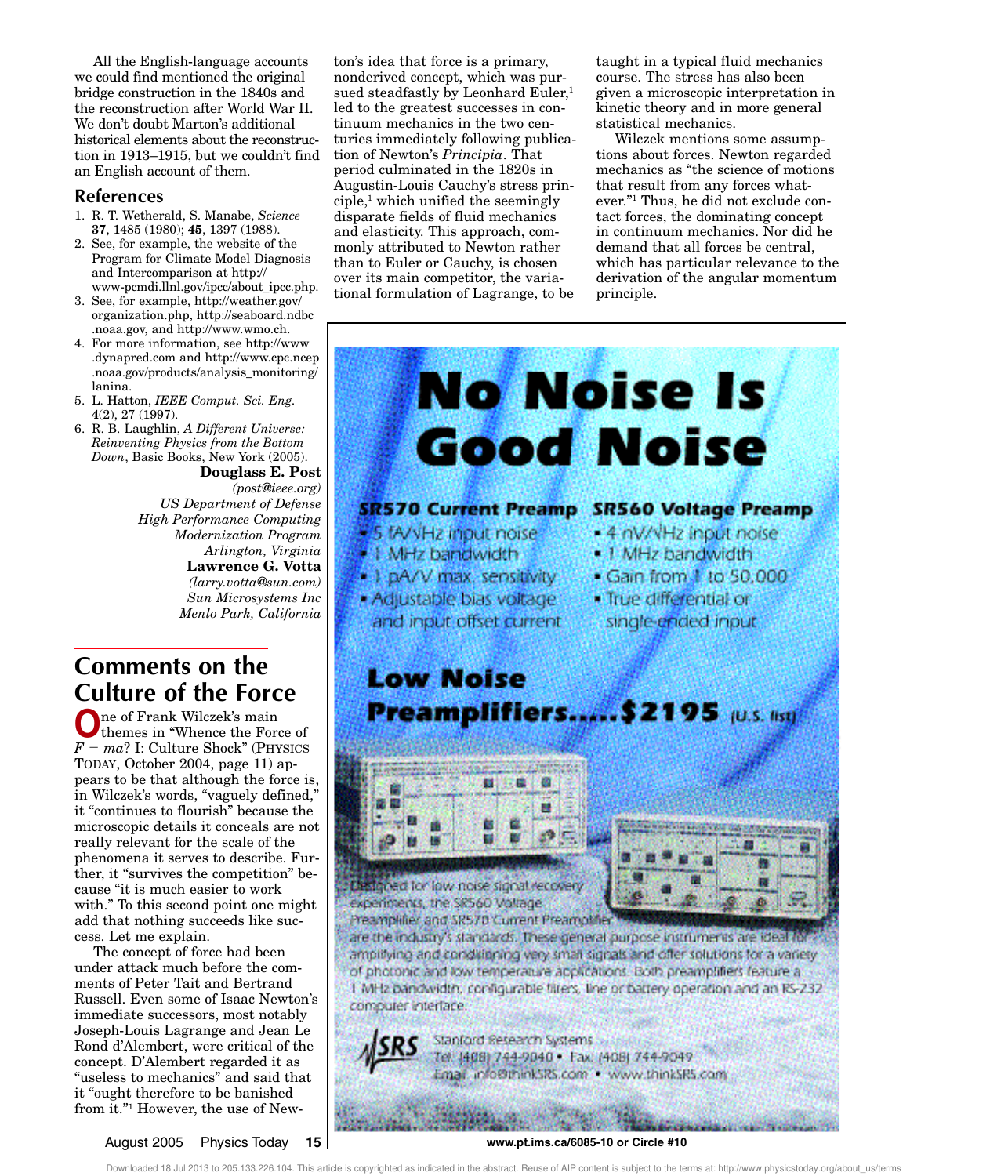### **Albert Einstein to Max Born<sup>1</sup>**

Translated by Irene Born Newton-John

In this letter to his old friend, now at Edinburgh University, Einstein first responds to Born's description of a local physician "who wouldn't hurt a fly, but [states] that no sacrifice is too great [for] the realization of Marxist ideals, not even the destruction of millions of human lives." And then it's back to the old quarrel about quantum mechanics. (See Born's comment below.)

Princeton, 15 September 1950

#### Dear Born,

. . . People such as your Bolshevik doctor come by their fantastic attitude as a result of their objection to the harshness, injustice and absurdity of our own social order (escape from reality). If he happened to be living in Russia, no doubt he would be a rebel there as well, only in that case he would take care not to tell you about it. Nevertheless it seems to me that our own people here [in the US] make an even worse job of their foreign policy than the Russians. And the idiotic public can be talked into anything. And they really are very shortsighted, for technological superiority is transitory, and if it comes to an all-out conflict, the decisive factor is sheer numerical superiority.

There is nothing analogous in relativity to what I call incompleteness of description in the quantum theory. Briefly it is because the  $\psi$ -function is incapable of describing certain qualities of an individual system, whose "reality" none of us doubt (such as a microscopic parameter). Take a (macroscopic) body that can rotate freely about an axis. Its state is fully determined by an angle. Let the initial conditions (angle and angular momentum) be defined as precisely as the quantum theory allows. The Schrödinger equation then gives the  $\psi$ -function for any subsequent time interval. If this is sufficiently large, all angles become (in practice) equally probable. But if an observation is made (e.g. by flashing a torch), a definite angle is found (with sufficient accuracy). This does not prove that the angle had a definite value before it was observed—but we believe this to be the case, because we are committed to the requirements of reality on the macroscopic scale. Thus, the  $\psi$ -function does not express the real state of affairs perfectly in this case. This is what I call "incomplete description."

So far, you may not object. But you will probably take the position that a complete description would be useless because there is no mathematical relationship for such a case. I do not say that I am able to disprove this view. But my instinct tells me that a complete formulation of the relationships is tied up with complete description of its factual state. I am convinced of this although, up to now, success is against it. I also believe that the current formulation is true in the same sense as e.g. thermodynamics, i.e. as far as the concepts used are inadequate. I do not expect to convince you, or anybody else. I just want you to understand the way I think.

I see from . . . your letter that you, too, take the quantum theoretical description as incomplete (referring to an ensemble). But you are, after all, convinced that no (complete) laws exist for a complete description, according to the positivistic maxim: esse est percipi [to be is to be perceived]. Well, this is a programmatic attitude, not knowledge. This is where our attitudes really differ. For the time being, I am alone in my views—as Leibniz was with respect to the absolute space of Newton's theory.

. . . I have not changed my attitude to the Germans, which, by the way, dates not just from the Nazi period. All human beings are more or less the same from birth. The Germans, however, have a far more dangerous tradition than any of the other so-called civilized nations.

Kind regards,

Yours,

A. E.

Born's 1969 comment:<sup>1</sup> This is probably the clearest presentation of Einstein's philosophy of reality. . . . He calls my way of describing the physical world "incomplete." In his eyes, that is a flaw which he hopes to see removed, while I am prepared to put up with it. I have in fact always regarded it as a step forward, because an exact description of the state of a physical system presupposes that one can make statements of infinite precision about it, and this seems absurd to me.

#### **Reference**

1. M. Born, The Born–Einstein Letters 1916–1955: Friendship, Politics and Physics in Uncertain Times, Macmillan, New York (2005), p. 184. Original letter © Hebrew University of Jerusalem.

In 1776, Euler, guided by his research on elasticity, came to regard the balance of angular momentum as an independent, second principle of mechanics,<sup>1</sup> the first principle being the balance of linear momentum. When Euler arrived at the rigid-body equations of motion in 1752 using the first principle, he had to invoke hypotheses about internal forces. However, once he saw the balance of the moments as an independent principle, he had no need of such hypotheses. In special cases such as that of a perfect fluid, the second principle follows from the first. In fact, the second principle leads to the symmetry of the stress tensor when all torques may be obtained as moments of forces.<sup>2</sup> The status of the third law has been clarified by the work of Walter Noll, who gives a precise mathematical interpretation of Newton's verbal statement of the law.<sup>3</sup>

Even in applications of quantum mechanics, Richard Feynman emphasized the importance of forces.<sup>4</sup> He commented that "many of the problems of molecular structure are concerned essentially with forces," that "forces are almost as easy to calculate as energies are," and that "the quantities are quite as easy to interpret." Another application of the concept of force is found in nonequilibrium statistical mechanics. Just as the contact force had to be found as the appropriate force to describe the dynamics of the continuum, the physically realistic shorttime force derived from the mean instantaneous potential had to be discovered as the force that describes typical chemical dynamics in liquids,<sup>5</sup> in contrast to the traditional concept of the potential of mean force, which is more appropriate for slow or diffusion processes.

#### **References**

- 1. C. Truesdell, in *Essays in the History of Mechanics*, Springer-Verlag, New York (1968).
- 2. R. Aris, *Vectors, Tensors and the Equations of Fluid Mechanics*, Dover, New York (1962).
- 3. W. Noll, in *The Axiomatic Method with Special Reference to Geometry and Physics*, North-Holland, Amsterdam (1959), p. 266.
- 4. R. P. Feynman, *Phys. Rev.* **56**, 340 (1939).
- 5. S. Adelman, R. Ravi, *Adv. Chem. Phys*. **115**, 181 (2000).

**Ramamurthy Ravi**

*(rravi@iitm.ac.in) Indian Institute of Technology, Madras Chennai, India*

Downloaded 18 Jul 2013 to 205.133.226.104. This article is copyrighted as indicated in the abstract. Reuse of AIP content is subject to the terms at: http://www.physicstoday.org/about\_us/terms